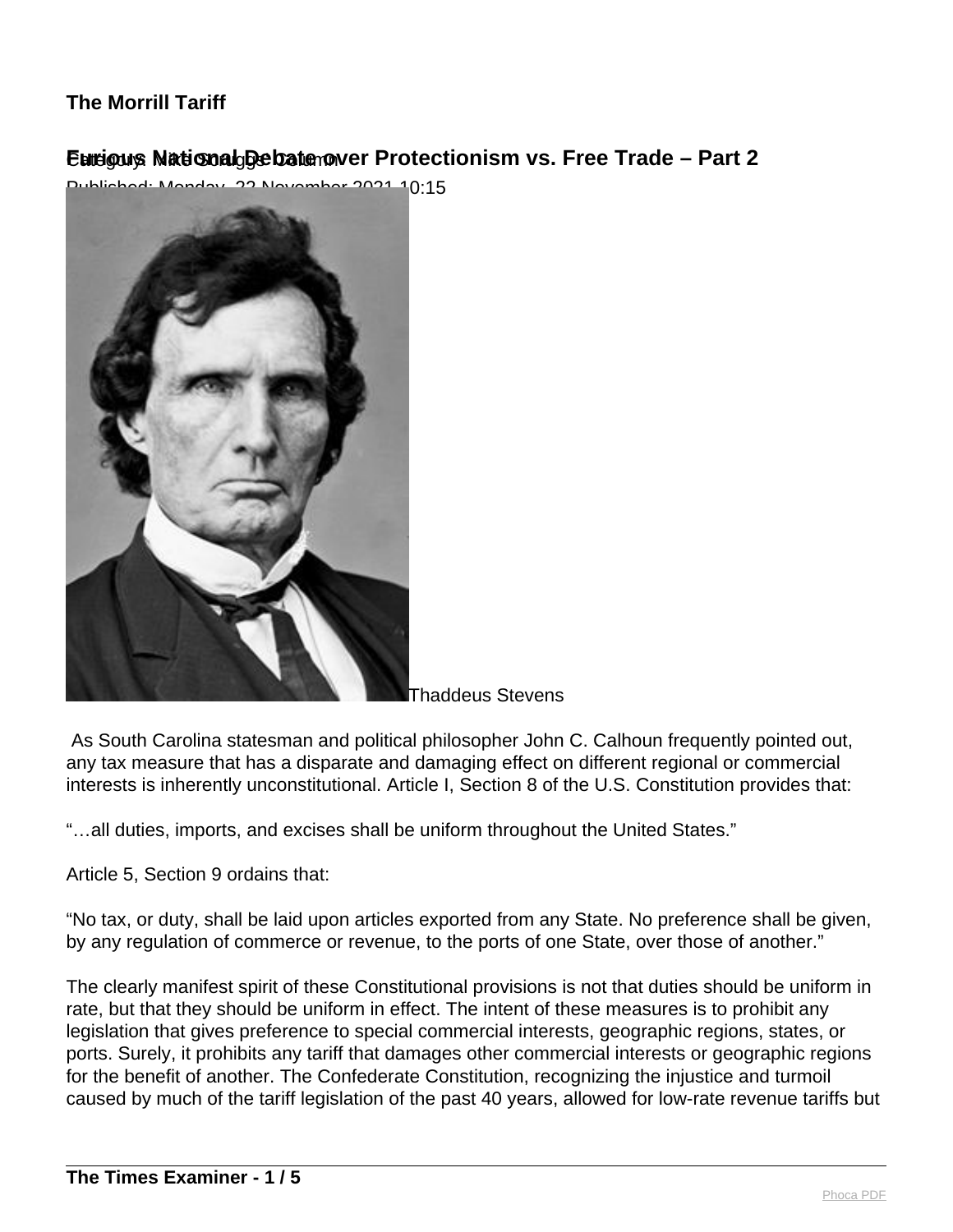#### praleigited Mikte Straggsiff Solumn

#### Published: Monday, 22 November 2021 10:15

BYG MIKE SCREET IN THE COMMITTED THE COMMITTED STATES IN THE COMMITTED IN THE COMMITTED ON THE COMMITTED ON THE COMMITTED ON THE COMMITTED ON THE COMMITTED ON THE COMMITTED ON THE COMMITTED ON THE COMMITTED ON THE COMMITTE hitated 3 actional division between North and South. Protectionism was a key policy plank in the The furious national debate between free trade and protectionism did not arrive at the House Ways newly formed Republican Party in 1856. It had been a key plank of Henry Clay's "American System" that called for high protective tariffs, "internal improvements," and a national bank. These were also the central policies of Clay's Whig Party formed in the 1830s as an anti-Jackson alternative. Clay's American System policies were essentially those of Alexander Hamilton's Federalists. The Whigs, however, collapsed after the 1852 election, when the Exclusionist faction (advocating exclusion of slaves from the territories) prevented the nomination of their own incumbent, Millard Fillmore, and nominated General Winfield Scott, who was trounced in the general election by Democrat Franklin Pierce. Most Whigs, including Abraham Lincoln, then abandoned the party. Most Northern Whigs joined the new Republican Party in 1855-56. They were joined by refugees from the defunct Free Soil Party that wanted to exclude non-whites altogether from new territories and the American Party (nick-named the No-Nothing Party) that was opposed to non-British and non-Protestant immigration.

Clay's protectionist tariffs, "internal improvements," and national banking policies, as well as the exclusion of slavery from new territories continued as main planks in the Republican Platforms of 1856 and 1860. Lincoln, an enthusiastic admirer of Henry Clay, strongly supported all of them. "Internal improvements" meant government subsidies to private industry and often devolved into "crony" capitalism and corporate welfare. They turned out to be the source of considerable corruption. Central banking, unfortunately, allowed the government to print "greenbacks" unsupported by gold or silver reserves. This also turned out to be an inflationary and corruptionprone policy. It should also be strongly emphasized that the exclusionist policy of the Republican Party was not a policy to abolish slavery, but only to keep slavery out of the new territories. Its intent, however, was not only to protect labor in the new territories from competition by slave labor. Probably a majority of Republicans, wanted to exclude blacks altogether from these territories and reserve them for "free white labor," as both David Wilmot and Abraham Lincoln had suggested. $^{13}$ The state laws of Illinois, Indiana, Ohio, Oregon, and several other states effectively accomplished just that and thereby set the example for future "black laws" or "Jim Crowe" laws that they would subsequently denounce when enacted by several Southern states following Reconstruction.<sup>14</sup>

Nineteenth Century Democrats, North and South, emphasized limited Constitutional government, and most of them believed in free trade as opposed to protectionism. The Republican Party from its birth was essentially a big-business-big-government party that, in addition to its protectionist trade policies, was often willing to sacrifice the Constitution to progress and national greatness. They often gave lip-service to the Constitution but seldom let it get in the way of centralizing and enlarging government power and Northern economic and political dominance. Many within the Republican ranks identified themselves as conservatives. At the other end of the spectrum were the self-identified Radical Republicans, who were ideological statists. The "moderates" were in the middle and most numerous, but they were in the middle of a political party whose policies were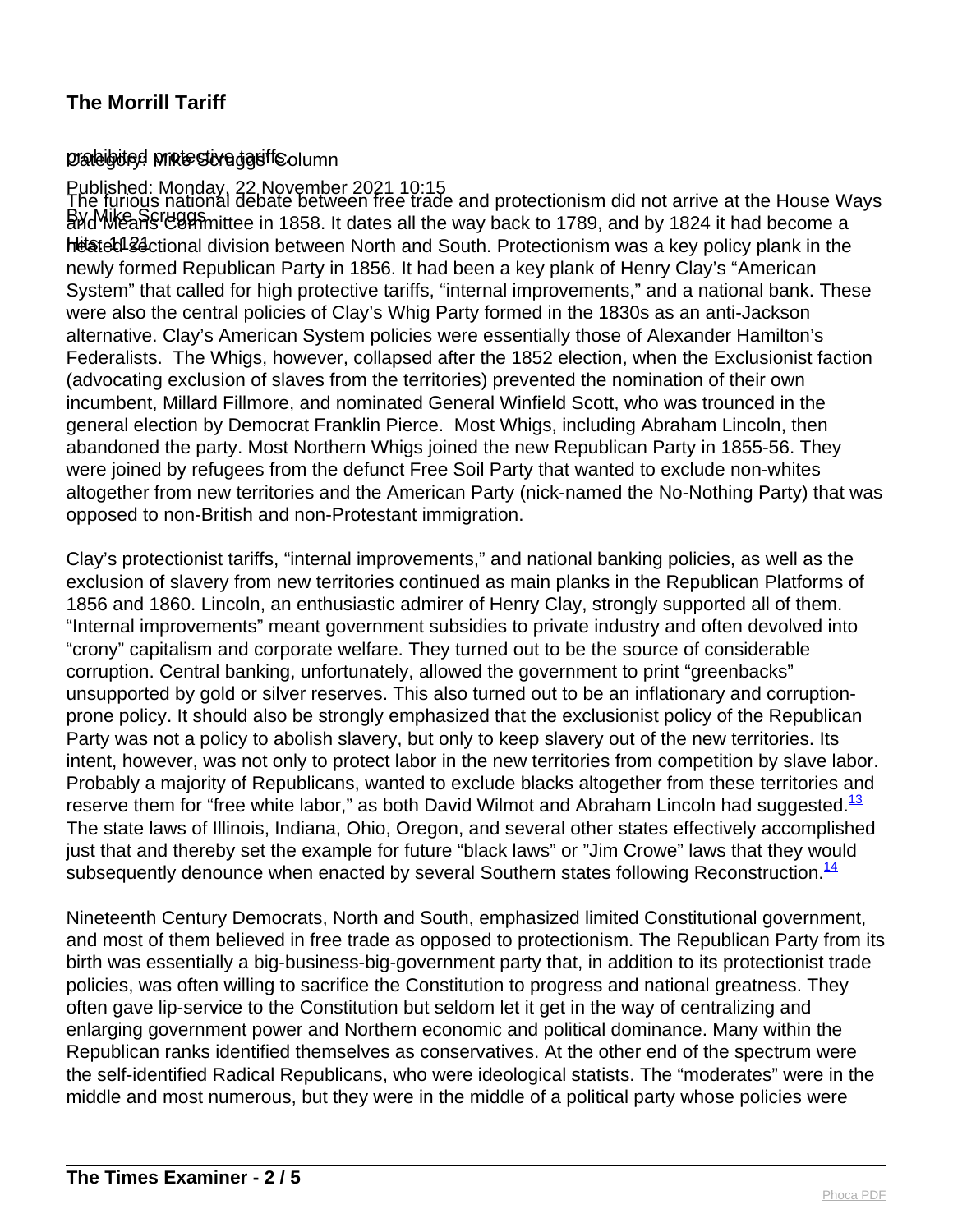basedoy: Maxe steud gamilton'n pursuit of economic growth and national greatness through Published: Monday, 22 November 2021 10:15 centralized government power and intervention. The Democratic Party of today is almost an Republican Party has in general drifted closer to the Constitutional and free enterprise moorings of hots: Odatury Jeffersonian Democrats, especially during the term of Ronald Reagan, whose r divisitied, worlday, 22 November 2021 10.15<br>Ideological opposite of the conservative Democratic Party of the 19<sup>th</sup> Century. The modern influential legacy still persists.

The economic policies of Henry Clay and the Whig Party and its offspring, the Republican Party of 1856, were closer to British mercantilism than free enterprise and classical economic freedom. As Britain and other Colonial powers exploited their colonies and concentrated their profits at home, 19th Century Republican economics exploited Southern states just as if they were mere U.S. colonies. During the Reconstruction era, the radical wing of the Republican Party gained dominance and established an unenviable record of injustice, exploitation, unbridled greed, and punitive government that held back Southern recovery and African-American progress for generations. Reconstruction was no Marshall Plan. It was vicious and unconscionable plunder and political tyranny. Protective tariff policies prevailed until the election of Woodrow Wilson in 1912. Tariffs were then reduced under the Underwood-Simmons Tariff Act of 1913.

Protective tariff policies, import quotas, and corporate subsidies are political behavior that economists call "rent-seeking." It is the practice of establishing economic advantage by government regulation rather than successful free market competition. In rent-seeking economies, lobbyists seek special privileges and exemptions to establish monopolies, protection from foreign or domestic competition, government subsidies, and government contracts. They often seek government regulations that would crush competitors. While lip-service is paid to economic freedoms, the reality of more and more legislative control and regulation of the economy makes new business starts-ups more difficult and continuously hinders the ability of small and mid-size firms to prosper. This departure from classical economic competition has produced a new breed of "political entrepreneurs" who succeed primarily by influencing government to enact favorable legislation or to establish regulations that reduce competition.

Lincoln campaigned hard for higher tariff rates before and during the Republican Convention and during the general election of 1860. Pro-tariff Pennsylvania was vitally important to winning the Republican nomination and, as a swing state, vitally important to winning the general election. In addition, New York and New Jersey were crucial industrial swing states that could be won by an appeal for higher tariffs. Increased tariff levels also ranked high among the objectives of the 1856 and 1860 Republican platforms. The evidence is strong that Lincoln made high tariffs his primary campaign message and the highest priority for the Lincoln Administration.

This is made perfectly clear by Pennsylvania Republican Thaddeus Stevens, a sponsor of the Morrill Tariff and as a member of the House Ways and Means Committee, one of nine men who wrote the bill. On September 27, 1860, Stevens addressed a Republican rally in New York City in the Cooper Union Hall for the Advancement of Science and Art. He told them that there were two main issues in the presidential campaign: excluding slavery from the national territories and raising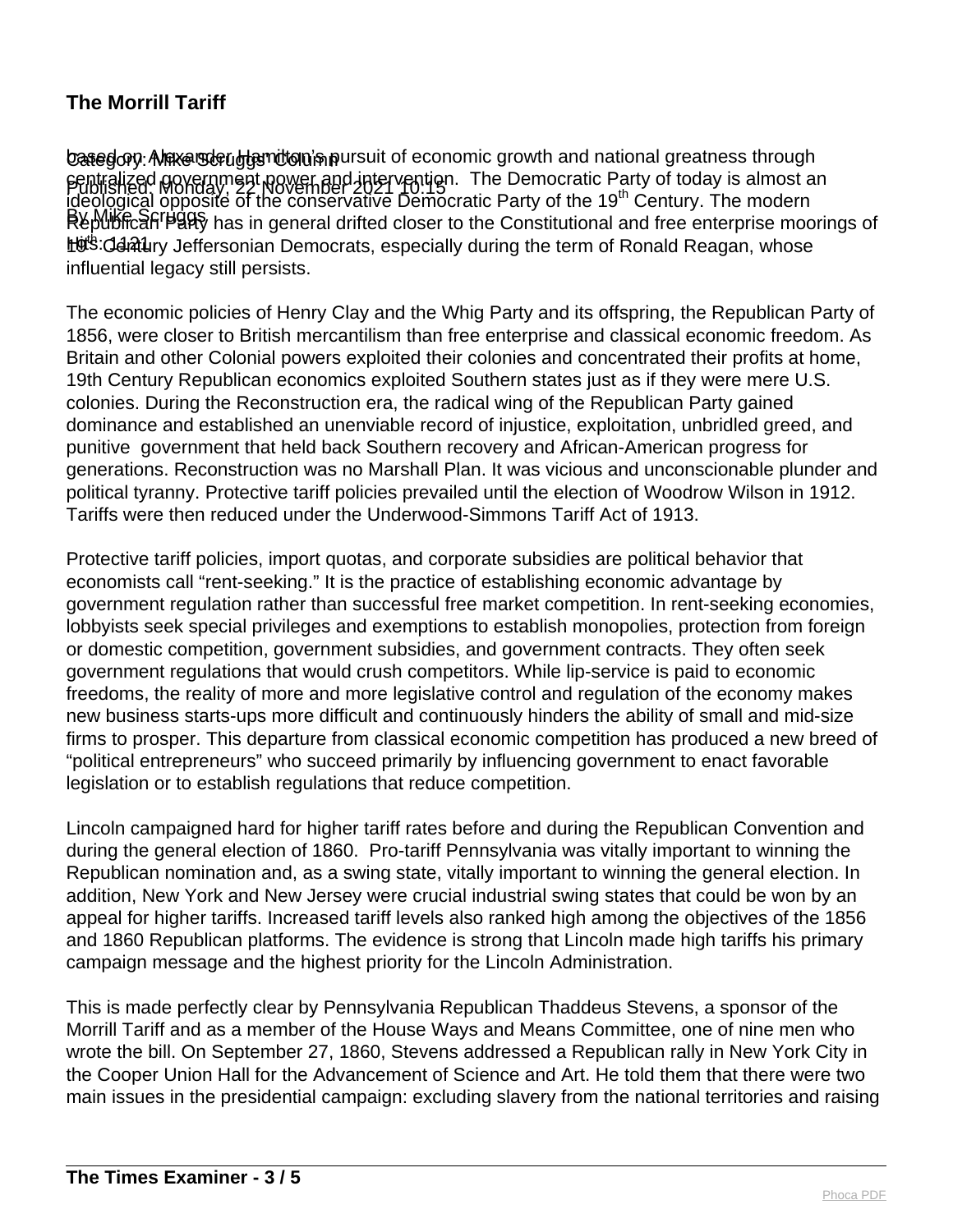Category: Mike Scruggs' Column Federal import taxes. Of these two, he told the crowd, raising Federal import taxes was the most Published: Monday, 22 November 2021 10:15 important. He emphasized that Abraham Lincoln and the Republican Party strongly supported By Mike Scripger-favored keeping them the same or even lowering them to nearly free-trade levels. <del>l¶</del>its: 1121 raising Federal import taxes much higher. But the other four candidates—Breckenridge, Douglas,

Stevens acknowledged that a dramatic increase in the tariff would cause people in the South and West to suffer and remain poor, while people living in the Northeast would gain wealth through increased industrial production and the higher prices manufacturers would be able to charge for goods. He warned that the Southern States would never develop manufacturing and commerce as long as their state governments permitted African slavery. To be prosperous, the South would somehow have to do away with African slavery.<sup>16</sup>

Stevens, who also owned an iron works facility, was the floor leader for the tariff bill and would later become Chairman of the House Ways and Means Committee. He became the leader of the Radical Republicans in the House, and after Lincoln's death, many referred to him as "the Boss of America." He was also a radical abolitionist who authored much of the oppressive anti-Southern legislation of Reconstruction. Stevens was not a cordial person, and he had a ruthless and dictatorial style of leadership. However, he was an intense and persuasive speaker. Many Democrats thought him a perfect demagogue and not averse to exaggeration and emotional appeal:

"Let us now see which of the candidates are in favor of a policy of low import taxes which depresses the price of agricultural produce, destroys our manufacturing enterprises, breaks down our iron works, throws laborers out of employment, and brings suffering, if not starvation, on their families."<sup>[i]</sup>

In truth, all the social and economic ills he describes would more likely fall on the Southern victims of protective tariffs. He was particularly hard on the Northern and Southern Democratic parties, describing them as evil and detestable. Stevens' political punch line intending to alarm his audience was that:

"Both the northern states Democratic Party and the southern states Democratic Party have adopted a platform plank that declare in favor of progressive free trade throughout the world."<sup>18</sup>

In closing, he discounted the possibility of Southern secession but promised that if they did secede, he would "lead an invasion to hang everyone involved."<sup>19</sup>

----------------------------------------------

Abbreviated Footnotes (FN) 13-19

FN13 Durand, p 190. See also endnote 7